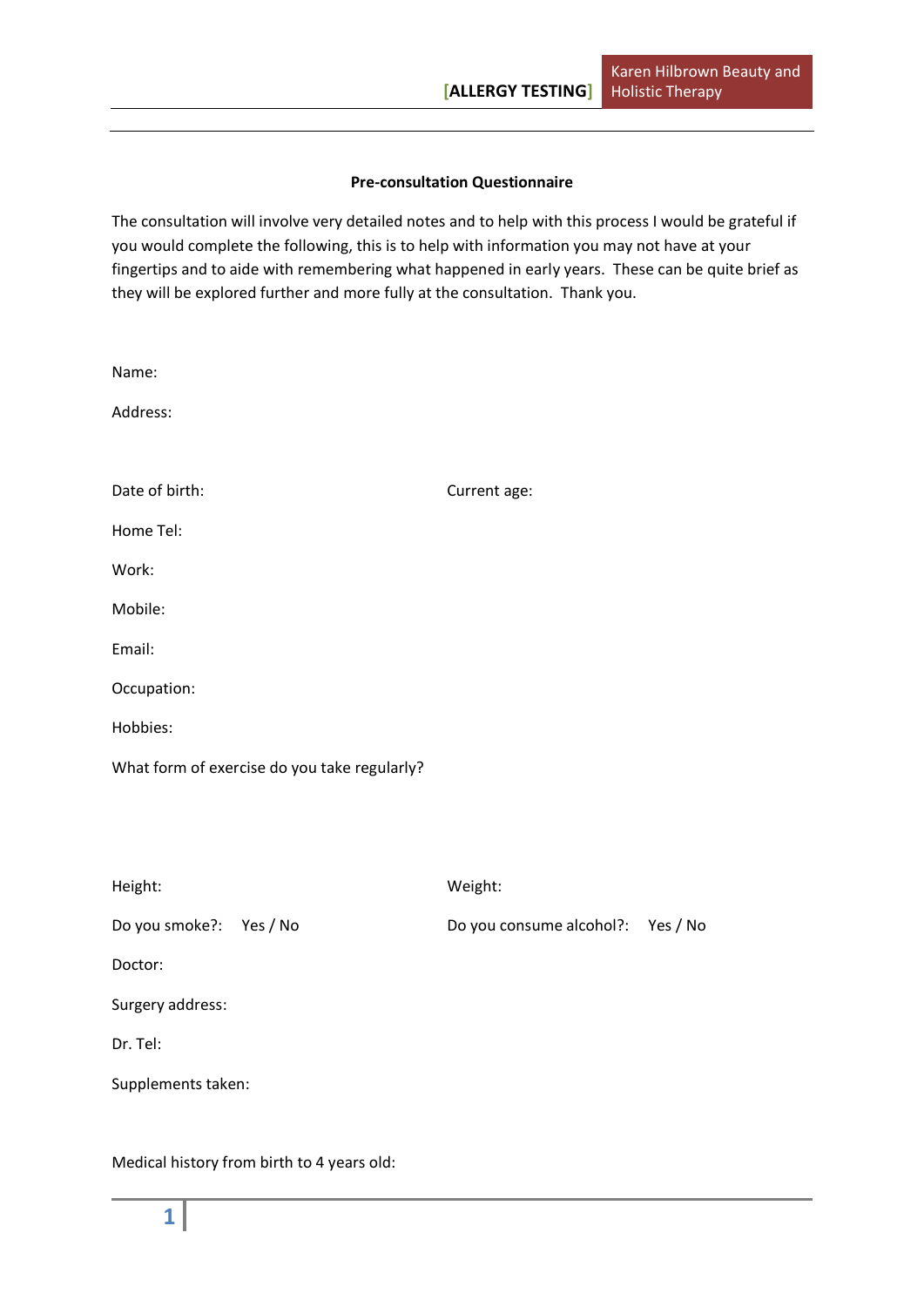Medical history from 5 years old to 12 years old:

Medical history from 13 years old to 20 years old:

Medical history from 21 years old to 30 years old:

Medical history from 31years old to 50 years old:

Medical history from 51 years old to 70 years old:

Medical history after 71 years old:

Do you know of anything you are allergic to?: Yes / No

If yes, to what?

Present condition / reason for consultation:

Medications taken for this:

Number of Pregnancies: Ages of children:

Health of yourself during each pregnancy: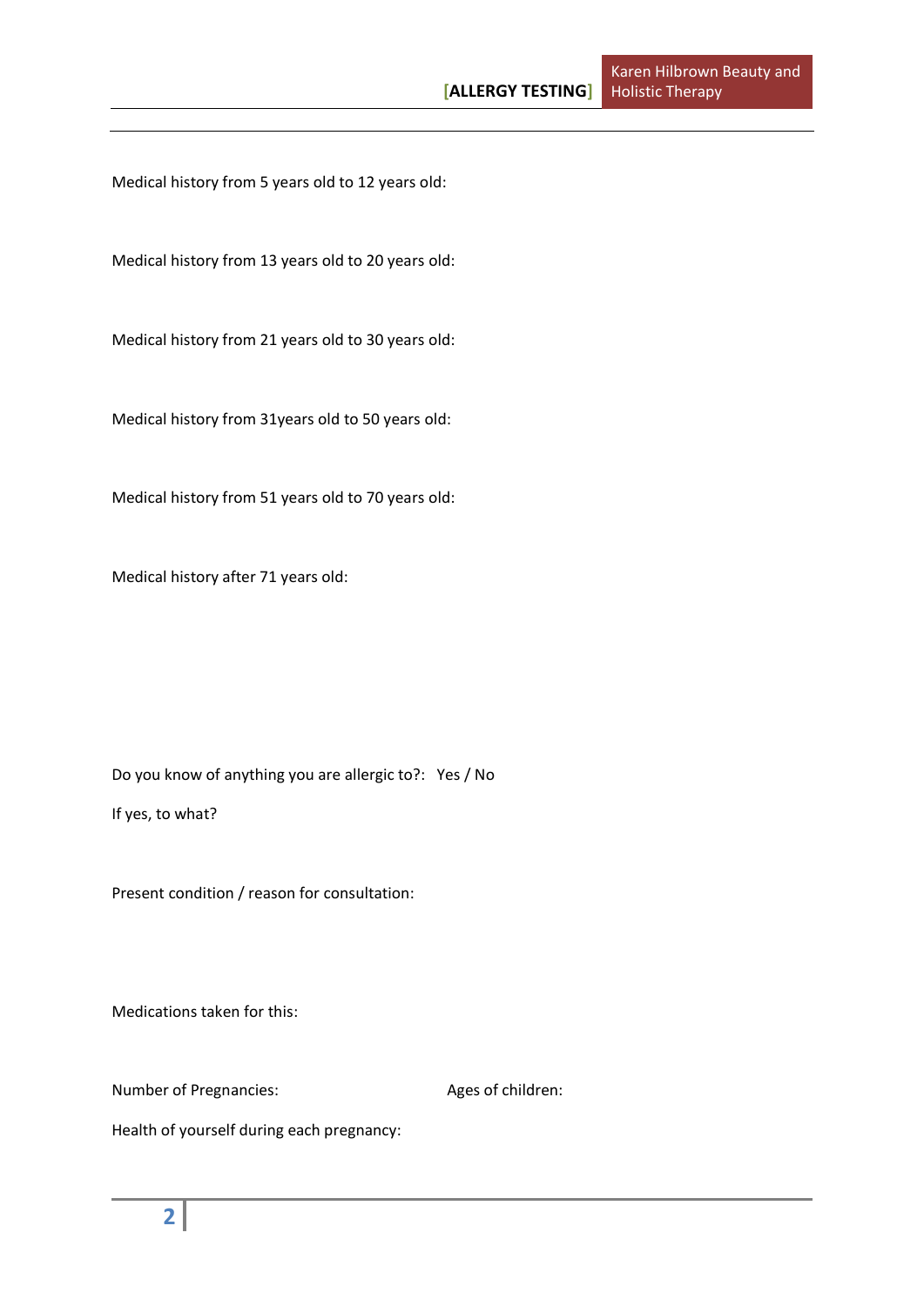Birth of each child: gas & air / pethidine injection / other drug / normal birth / breach / forceps / caesarean / other incidences:

Health of your children to date:

I need information about the health of your mother during her pregnancy with you.

Health of mother throughout pregnancy?

Any problems at birth: / gas & air / pethidine injection / other drug?

Did your mother drink alcohol or smoke during her pregnancy?

Were you a normal birth / breach / forceps / caesarean / other incidences?

Did you have any problems immediately after birth?

Were you breast or bottle fed?

Did you feed well?

What type of diet do you currently eat? Vegetarian / Vegan / Average / other?

What are your favourite foods?

What foods do you dislike?

Do you add salt to cooking or at the table?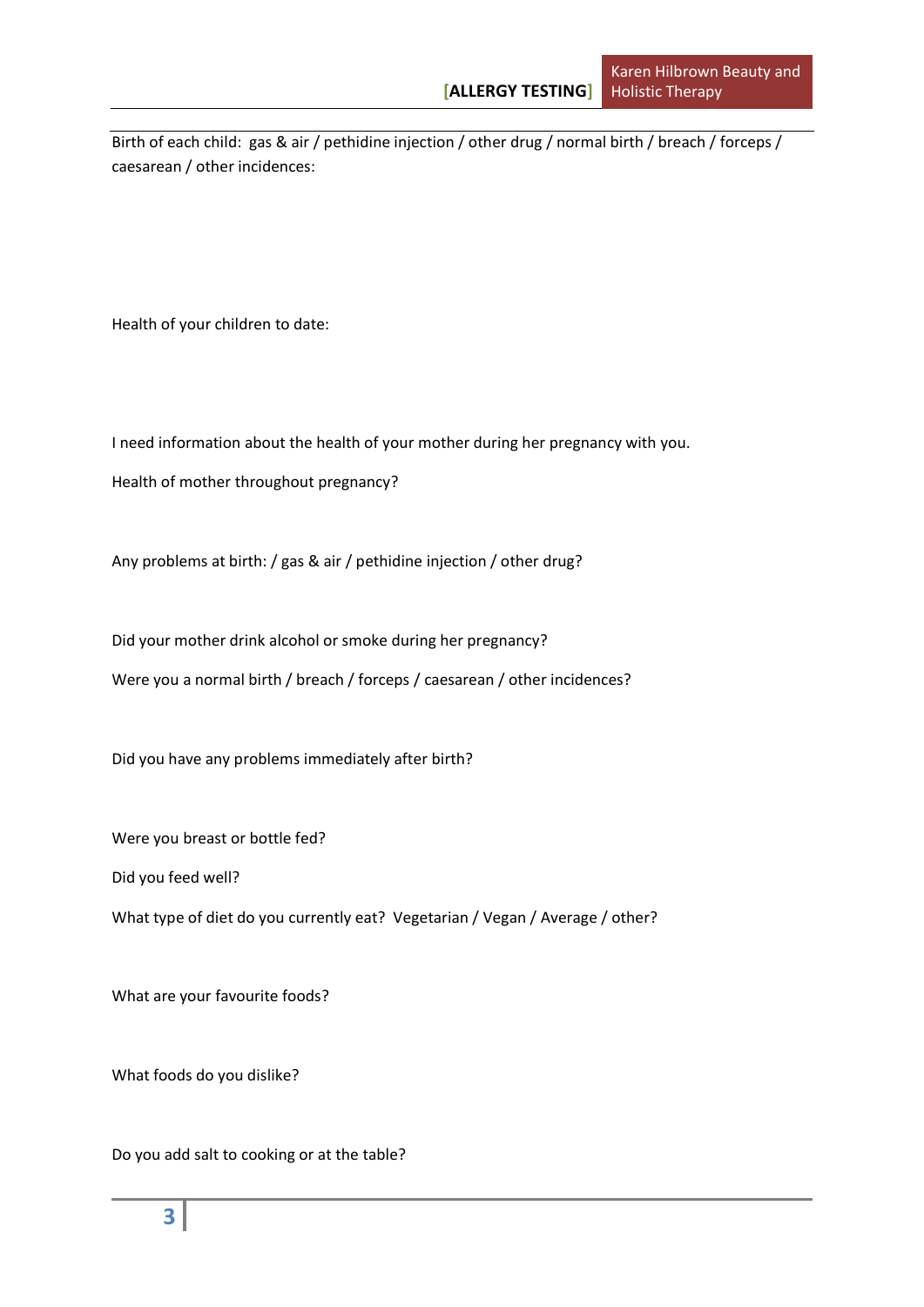What flavours do you like e.g. salty, savoury, sweet, sour etc.?

What was your diet like as a teenager?

What was your diet like as a child?

At what age did you start menstruating?

Did you suffer with the usual childhood illnesses e.g. chicken pox, measles, etc.?

Did you receive immunisations as a child?

If so, for what at what age?

#### Please list any illnesses/operations from birth to date - the order is not important.

|    | Date / Age | Condition | Drugs/treatment |
|----|------------|-----------|-----------------|
| 1. | .          |           |                 |
| 2. |            |           |                 |
| 3. | .          |           |                 |
| 4. | .          |           |                 |
| 5. | .          |           |                 |
| 6. |            |           |                 |
| 7. | .          |           |                 |
|    | 8.         |           |                 |
| 9. | .          |           |                 |
|    | 10.        |           |                 |
|    | 11.        |           |                 |
|    | 12.        |           |                 |
|    | 13.        |           |                 |
|    | 14.        |           |                 |
|    | 15.        |           |                 |
|    | 16.        |           |                 |
|    | 17.        |           |                 |
|    | 18.        |           |                 |
|    | 19.        |           |                 |
|    | 20.        |           |                 |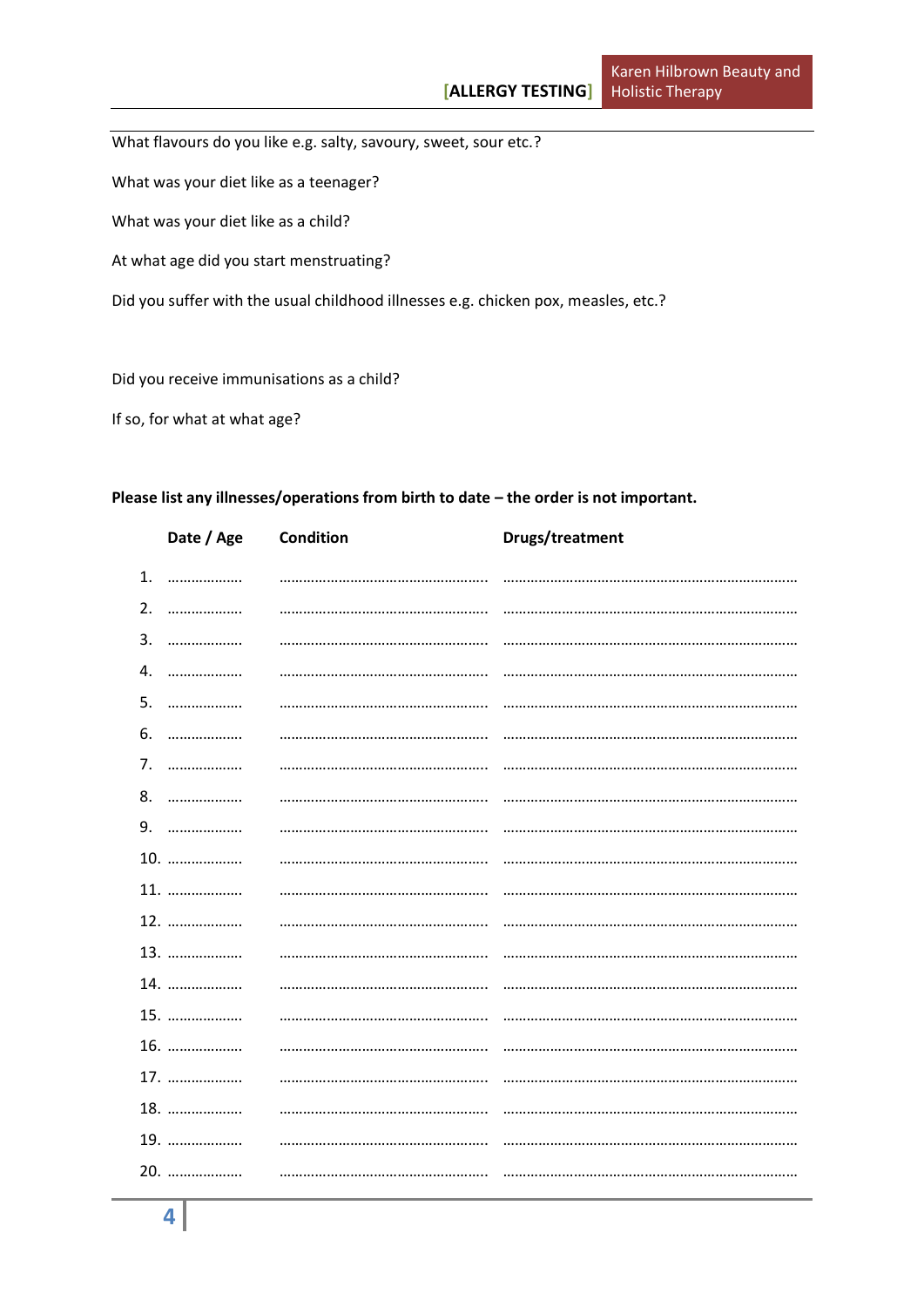I need some history of your family's health, particularly allergies, this you may need to investigate; as the more you can tell me the better I can interpret your own health issues. Normal childhood illnesses e.g. chicken pox need not be included.

#### **Parents:**

| Age of father:                              |                             | I | Age of mother:                              |
|---------------------------------------------|-----------------------------|---|---------------------------------------------|
| Any current illnesses?                      |                             |   | Any current illnesses?                      |
| History of serious illness throughout life: |                             |   | History of serious illness throughout life: |
|                                             |                             |   |                                             |
|                                             |                             |   |                                             |
|                                             |                             |   |                                             |
|                                             |                             |   |                                             |
|                                             |                             |   |                                             |
| Lifestyle:                                  |                             |   | Lifestyle:                                  |
|                                             |                             |   |                                             |
|                                             |                             |   |                                             |
|                                             |                             |   |                                             |
|                                             |                             |   |                                             |
| Siblings:                                   |                             |   |                                             |
| Age:                                        | Current/previous illnesses: |   |                                             |
|                                             |                             |   |                                             |
|                                             |                             |   |                                             |
| Age:                                        | Current/previous illnesses: |   |                                             |
|                                             |                             |   |                                             |
|                                             |                             |   |                                             |
|                                             |                             |   |                                             |

\_\_\_\_\_\_\_\_\_\_\_\_\_\_\_\_\_\_\_\_\_\_\_\_\_\_\_\_\_\_\_\_\_\_\_\_\_\_\_\_\_\_\_\_\_\_\_\_\_\_\_\_\_\_\_\_\_\_\_\_\_\_\_\_\_\_\_\_\_\_\_\_\_\_\_\_\_\_\_\_\_\_

Age: Current/previous illnesses: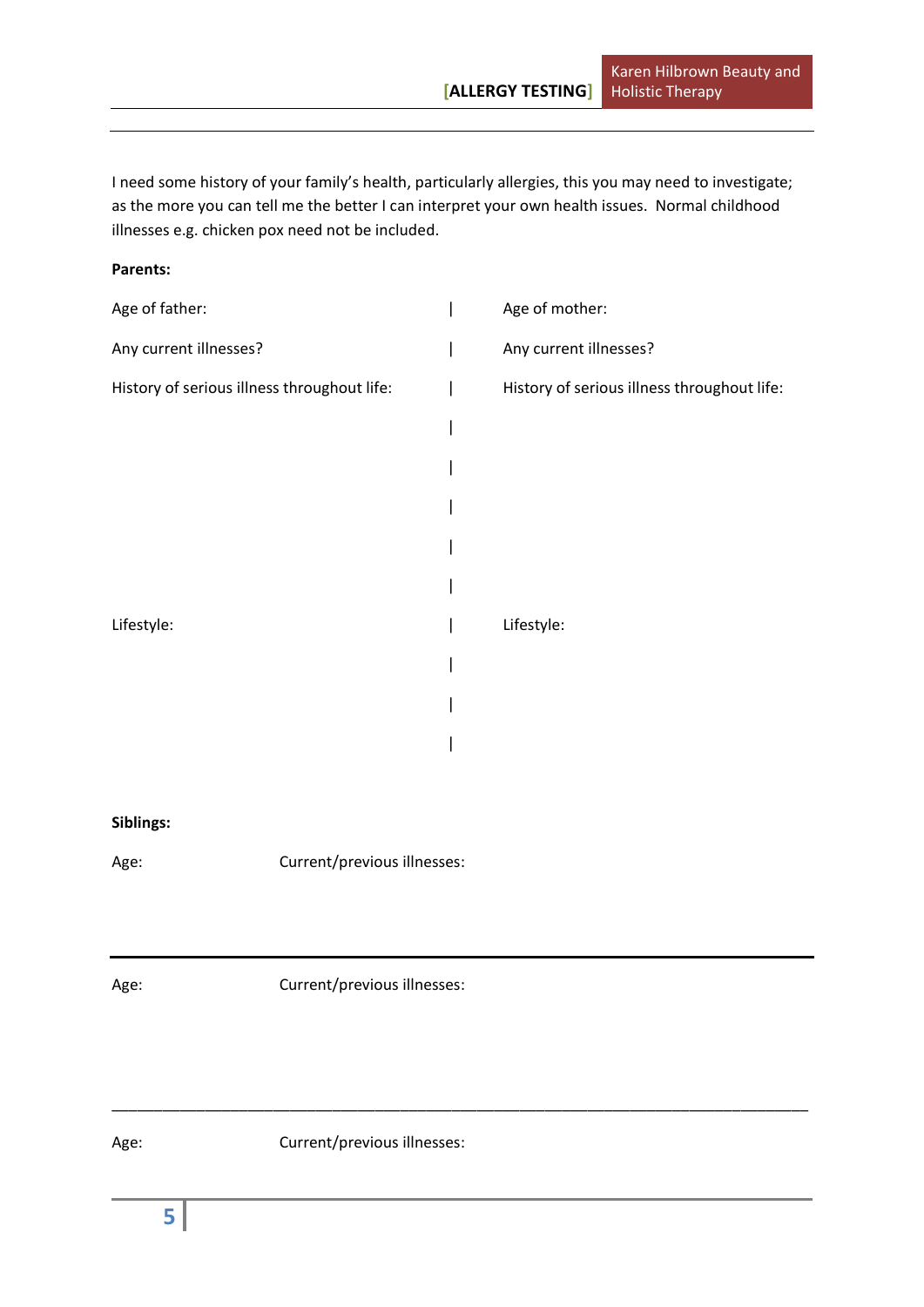# **Aunts & Uncles:**

Please note ages (approx. if unknown) and any illnesses they have/have had:

| Paternal:                   | <b>Maternal</b>             |
|-----------------------------|-----------------------------|
| Age:                        | Age:                        |
| Current/previous illnesses: | Current/previous illnesses: |
|                             |                             |
| Age:                        | Age:                        |
| Current/previous illnesses: | Current/previous illnesses: |
|                             |                             |
| Age:                        | Age:                        |
| Current/previous illnesses: | Current/previous illnesses: |
|                             |                             |
| Age:                        | Age:                        |
| Current/previous illnesses: | Current/previous illnesses: |
|                             |                             |
| <b>Grandparents:</b>        |                             |
| Paternal:                   | Maternal                    |
| Grandmother Age:            | Grandmother Age:            |
| Current/previous illnesses: | Current/previous illnesses: |
|                             |                             |
| Grandfather Age:            | <b>Grandfather Age:</b>     |
| Current/previous illnesses: | Current/previous illnesses: |
|                             |                             |

Have any other close relations suffered allergies? Please note ages and illnesses e.g. 1<sup>st</sup> cousins, nephews and nieces.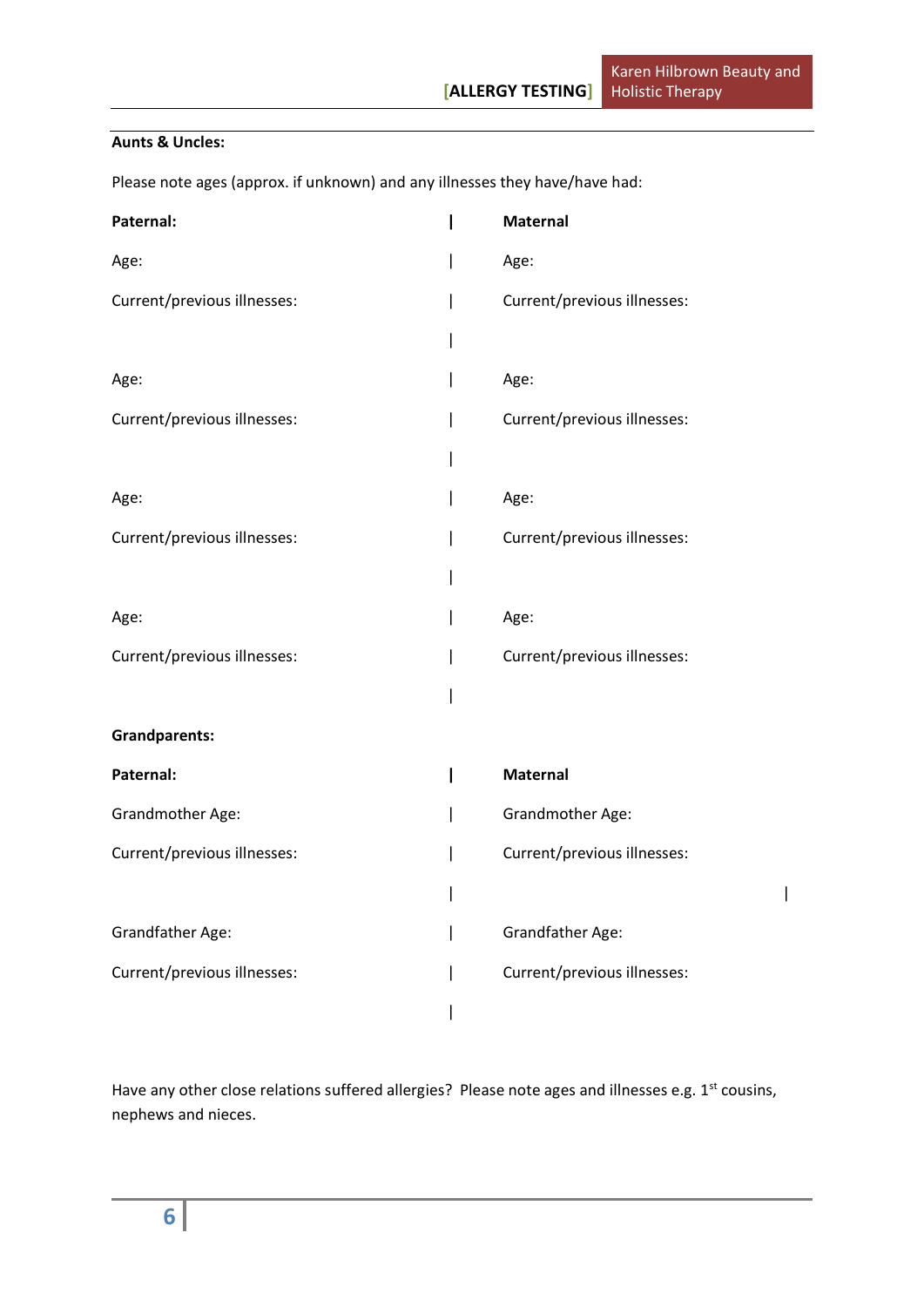Please complete this food diary similarly to the following example for the whole 7 days starting from the agreed date.

## **EXAMPLE:**

Food Diary Saturday \_26\_/\_05\_/2018

| <b>Time</b>       | <b>Food/Drink</b>                   | <b>Quantity</b>                | <b>Reaction</b>                | commenced       |
|-------------------|-------------------------------------|--------------------------------|--------------------------------|-----------------|
|                   | Muesli                              | 4oz                            | None                           |                 |
| 8.00 Breakfast    | Soy Milk                            | 200ml                          | None                           |                 |
|                   |                                     |                                |                                |                 |
|                   |                                     |                                |                                |                 |
|                   |                                     |                                |                                |                 |
|                   | Coffee made with<br>water & cow's   | 1tsp<br>200ml                  | Felt high for<br>about 30 mins | 10 mins after   |
| 11am              | milk & sugar                        | 50ml 2tsp                      |                                | drinking        |
|                   |                                     |                                |                                |                 |
|                   |                                     |                                |                                |                 |
|                   | Glass of water                      | 400ml                          | None                           |                 |
|                   | shortbread                          | 1 small                        |                                |                 |
| 12pm              | biscuit                             |                                |                                |                 |
|                   |                                     |                                |                                |                 |
|                   |                                     |                                |                                |                 |
|                   | Ham sandwich on<br>white bread with | 2 slices bread<br>2 slices ham | Itchy mouth                    | As soon as I    |
| 1.30pm Lunch      | butter, cup of tea                  | 2oz butter                     |                                | finished eating |
|                   | with cow's milk &                   | 1 tea bag 50ml                 |                                |                 |
|                   | sugar                               | 2tsp                           |                                |                 |
|                   | Cup of tea with                     | 1 teabag                       | None                           |                 |
|                   | cow's milk &                        | 50ml                           |                                |                 |
| 4pm               | sugar                               | 2tsp                           |                                |                 |
|                   | Chocolate                           | $\overline{2}$                 |                                |                 |
|                   | digestive biscuit                   |                                |                                |                 |
|                   | Grilled white fish                  | 60oz                           | None                           |                 |
| <b>6pm Dinner</b> | $-cod$                              | 4oz<br>6oz                     |                                |                 |
|                   | Broccoli, carrots<br>New potatoes   | 5 small                        |                                |                 |
|                   | Glass of water                      | 400ml                          |                                |                 |
|                   | Glass of white                      | 250ml                          | None                           |                 |
| 8pm               | wine                                |                                |                                |                 |
|                   |                                     |                                |                                |                 |
|                   |                                     |                                |                                |                 |
|                   |                                     |                                |                                |                 |
|                   | Mug of Horlicks-                    | 300ml                          | Itchy mouth                    | As soon as I    |
| 10pm              | all milk                            | $\overline{2}$                 |                                | finished it     |
|                   | Choc digestive<br>biscuits          |                                |                                |                 |
|                   |                                     |                                |                                |                 |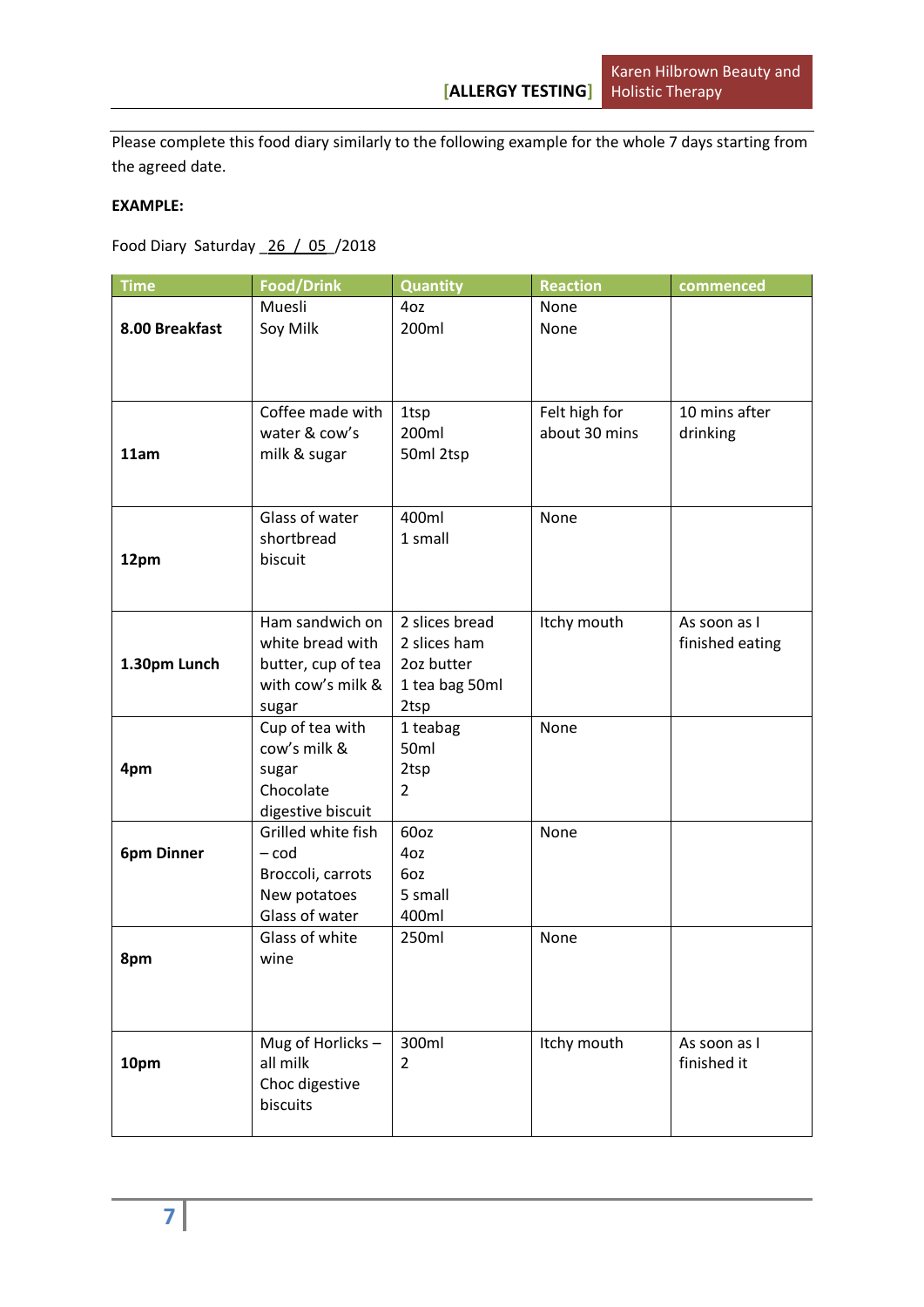Food Diary Monday \_\_\_/\_\_\_\_/2018

| Time | Food/Drink | Quantity | Reaction | commenced |
|------|------------|----------|----------|-----------|
|      |            |          |          |           |
|      |            |          |          |           |
|      |            |          |          |           |
|      |            |          |          |           |
|      |            |          |          |           |
|      |            |          |          |           |
|      |            |          |          |           |
|      |            |          |          |           |
|      |            |          |          |           |
|      |            |          |          |           |
|      |            |          |          |           |
|      |            |          |          |           |
|      |            |          |          |           |
|      |            |          |          |           |
|      |            |          |          |           |
|      |            |          |          |           |
|      |            |          |          |           |
|      |            |          |          |           |
|      |            |          |          |           |
|      |            |          |          |           |
|      |            |          |          |           |
|      |            |          |          |           |
|      |            |          |          |           |
|      |            |          |          |           |
|      |            |          |          |           |
|      |            |          |          |           |
|      |            |          |          |           |
|      |            |          |          |           |
|      |            |          |          |           |
|      |            |          |          |           |
|      |            |          |          |           |
|      |            |          |          |           |
|      |            |          |          |           |
|      |            |          |          |           |
|      |            |          |          |           |
|      |            |          |          |           |
|      |            |          |          |           |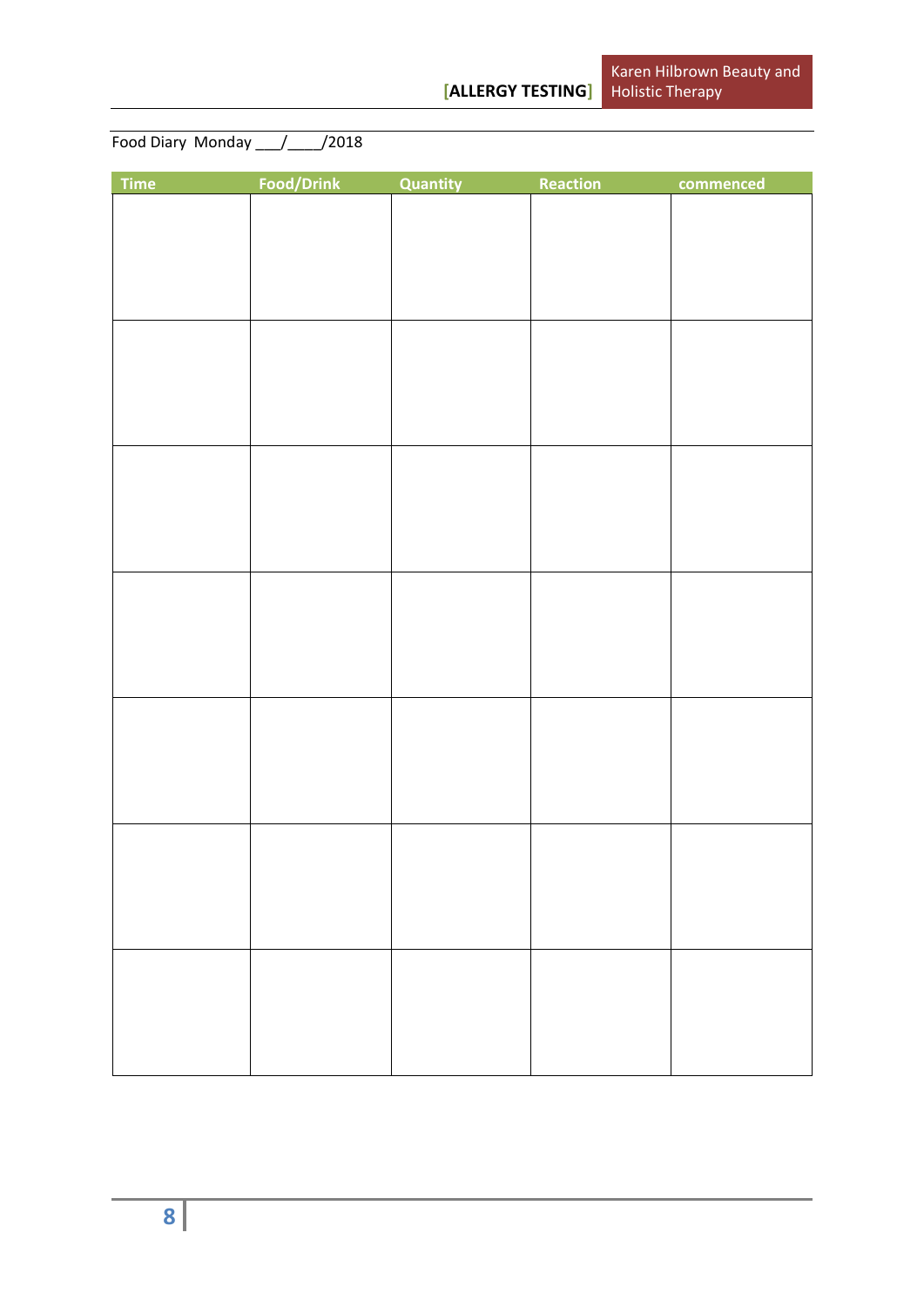Food Diary Tuesday \_\_\_/\_\_\_\_/2018

| Time | Food/Drink | Quantity | Reaction | commenced |
|------|------------|----------|----------|-----------|
|      |            |          |          |           |
|      |            |          |          |           |
|      |            |          |          |           |
|      |            |          |          |           |
|      |            |          |          |           |
|      |            |          |          |           |
|      |            |          |          |           |
|      |            |          |          |           |
|      |            |          |          |           |
|      |            |          |          |           |
|      |            |          |          |           |
|      |            |          |          |           |
|      |            |          |          |           |
|      |            |          |          |           |
|      |            |          |          |           |
|      |            |          |          |           |
|      |            |          |          |           |
|      |            |          |          |           |
|      |            |          |          |           |
|      |            |          |          |           |
|      |            |          |          |           |
|      |            |          |          |           |
|      |            |          |          |           |
|      |            |          |          |           |
|      |            |          |          |           |
|      |            |          |          |           |
|      |            |          |          |           |
|      |            |          |          |           |
|      |            |          |          |           |
|      |            |          |          |           |
|      |            |          |          |           |
|      |            |          |          |           |
|      |            |          |          |           |
|      |            |          |          |           |
|      |            |          |          |           |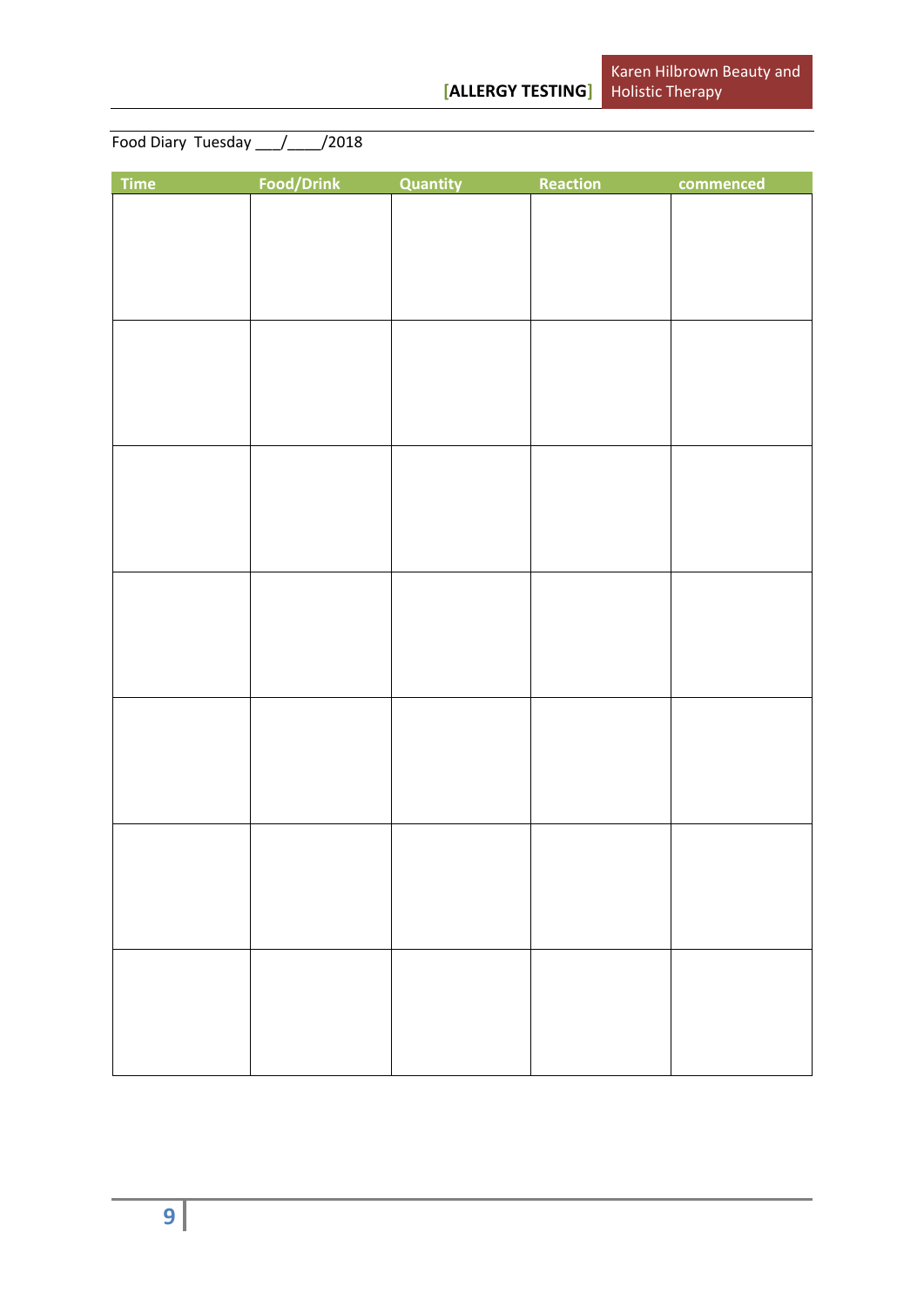| Food Diary Wednesday / / /2018 |  |
|--------------------------------|--|

| <b>Time</b> | Food/Drink | Quantity | Reaction | commenced |
|-------------|------------|----------|----------|-----------|
|             |            |          |          |           |
|             |            |          |          |           |
|             |            |          |          |           |
|             |            |          |          |           |
|             |            |          |          |           |
|             |            |          |          |           |
|             |            |          |          |           |
|             |            |          |          |           |
|             |            |          |          |           |
|             |            |          |          |           |
|             |            |          |          |           |
|             |            |          |          |           |
|             |            |          |          |           |
|             |            |          |          |           |
|             |            |          |          |           |
|             |            |          |          |           |
|             |            |          |          |           |
|             |            |          |          |           |
|             |            |          |          |           |
|             |            |          |          |           |
|             |            |          |          |           |
|             |            |          |          |           |
|             |            |          |          |           |
|             |            |          |          |           |
|             |            |          |          |           |
|             |            |          |          |           |
|             |            |          |          |           |
|             |            |          |          |           |
|             |            |          |          |           |
|             |            |          |          |           |
|             |            |          |          |           |
|             |            |          |          |           |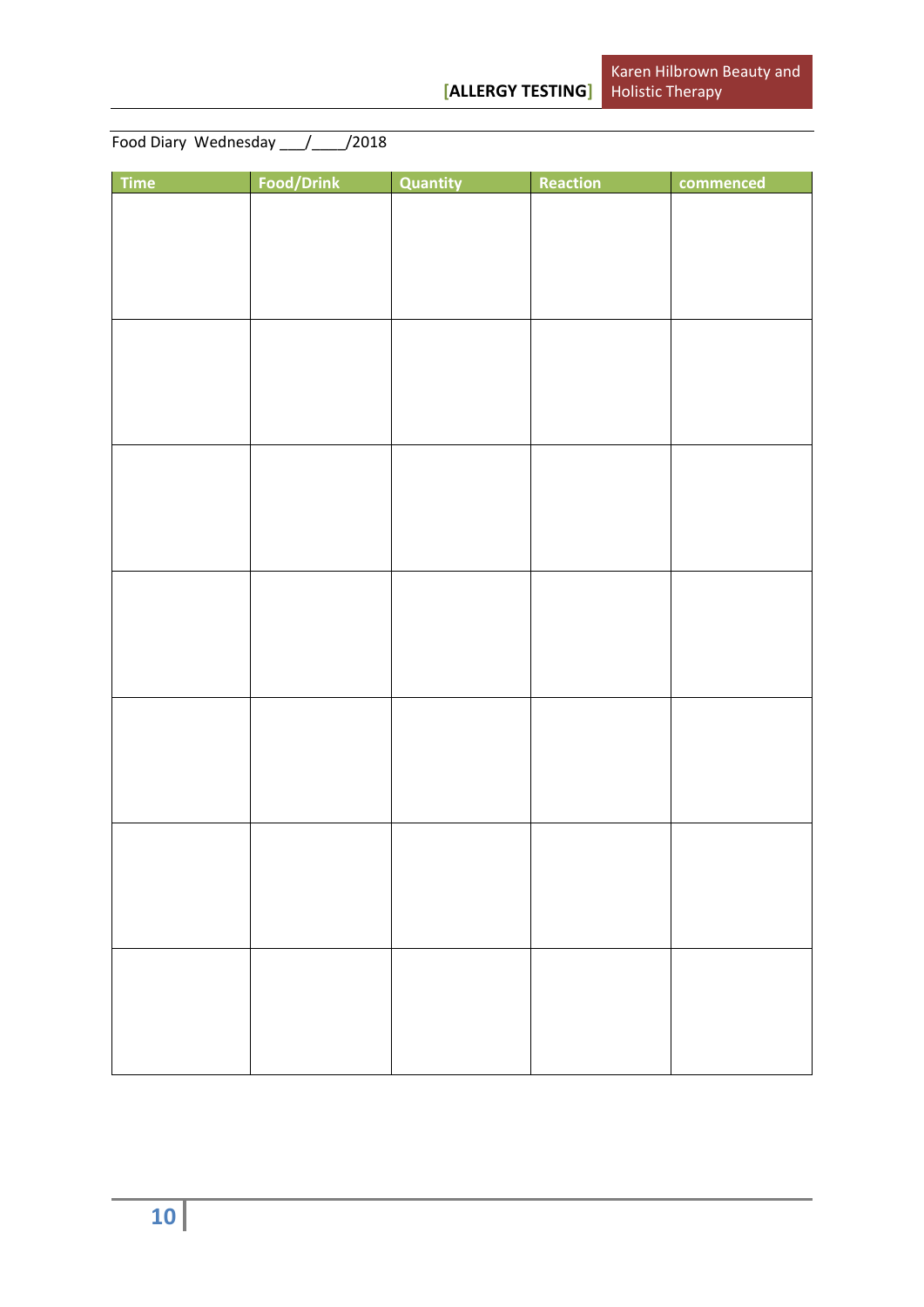Food Diary Thursday \_\_\_/\_\_\_\_/2018

| Time | Food/Drink | Quantity | Reaction | commenced |
|------|------------|----------|----------|-----------|
|      |            |          |          |           |
|      |            |          |          |           |
|      |            |          |          |           |
|      |            |          |          |           |
|      |            |          |          |           |
|      |            |          |          |           |
|      |            |          |          |           |
|      |            |          |          |           |
|      |            |          |          |           |
|      |            |          |          |           |
|      |            |          |          |           |
|      |            |          |          |           |
|      |            |          |          |           |
|      |            |          |          |           |
|      |            |          |          |           |
|      |            |          |          |           |
|      |            |          |          |           |
|      |            |          |          |           |
|      |            |          |          |           |
|      |            |          |          |           |
|      |            |          |          |           |
|      |            |          |          |           |
|      |            |          |          |           |
|      |            |          |          |           |
|      |            |          |          |           |
|      |            |          |          |           |
|      |            |          |          |           |
|      |            |          |          |           |
|      |            |          |          |           |
|      |            |          |          |           |
|      |            |          |          |           |
|      |            |          |          |           |
|      |            |          |          |           |
|      |            |          |          |           |
|      |            |          |          |           |
|      |            |          |          |           |
|      |            |          |          |           |
|      |            |          |          |           |
|      |            |          |          |           |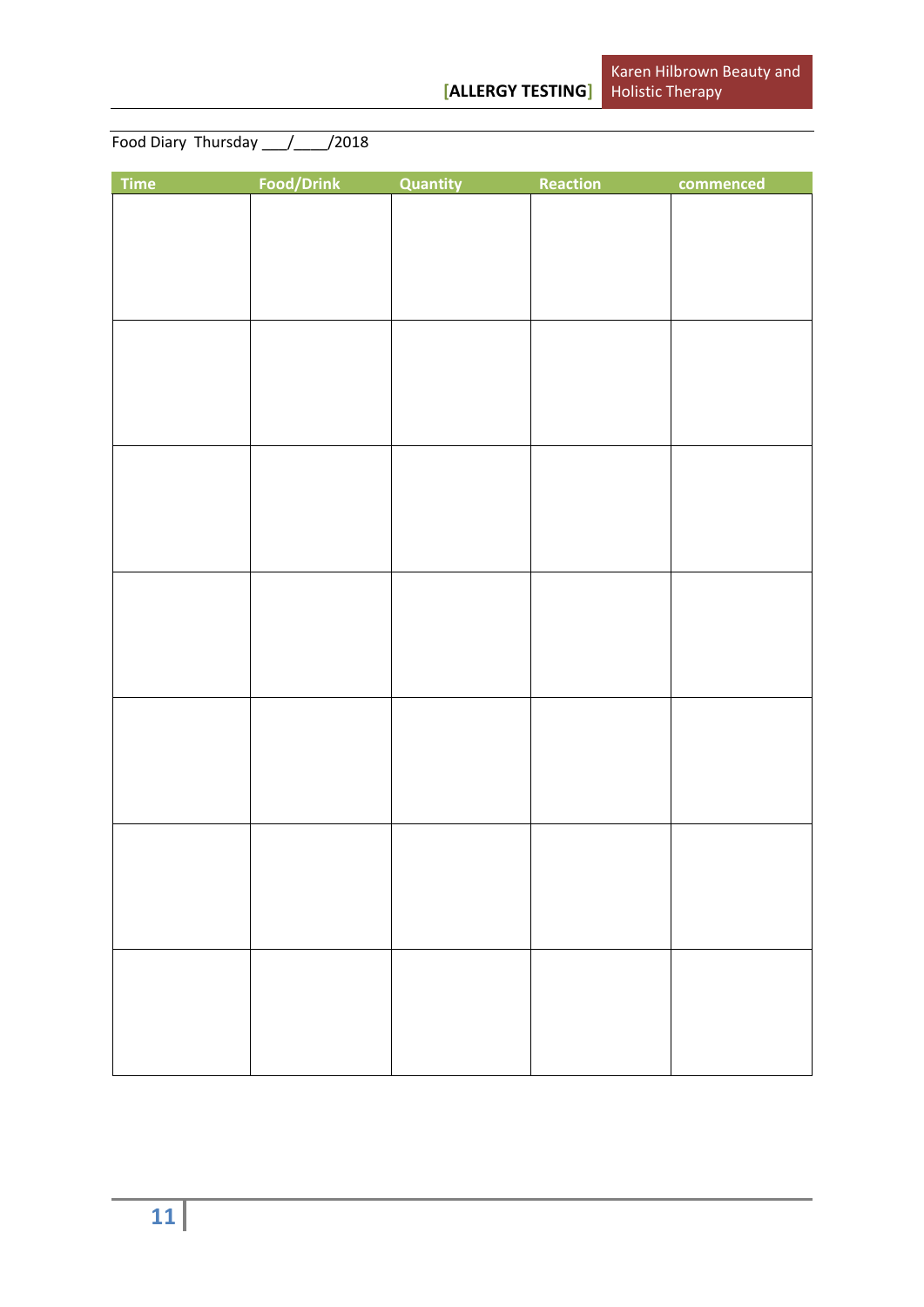Food Diary Friday \_\_\_/\_\_\_\_/2018

| Time | Food/Drink | Quantity | Reaction | commenced |
|------|------------|----------|----------|-----------|
|      |            |          |          |           |
|      |            |          |          |           |
|      |            |          |          |           |
|      |            |          |          |           |
|      |            |          |          |           |
|      |            |          |          |           |
|      |            |          |          |           |
|      |            |          |          |           |
|      |            |          |          |           |
|      |            |          |          |           |
|      |            |          |          |           |
|      |            |          |          |           |
|      |            |          |          |           |
|      |            |          |          |           |
|      |            |          |          |           |
|      |            |          |          |           |
|      |            |          |          |           |
|      |            |          |          |           |
|      |            |          |          |           |
|      |            |          |          |           |
|      |            |          |          |           |
|      |            |          |          |           |
|      |            |          |          |           |
|      |            |          |          |           |
|      |            |          |          |           |
|      |            |          |          |           |
|      |            |          |          |           |
|      |            |          |          |           |
|      |            |          |          |           |
|      |            |          |          |           |
|      |            |          |          |           |
|      |            |          |          |           |
|      |            |          |          |           |
|      |            |          |          |           |
|      |            |          |          |           |
|      |            |          |          |           |
|      |            |          |          |           |
|      |            |          |          |           |
|      |            |          |          |           |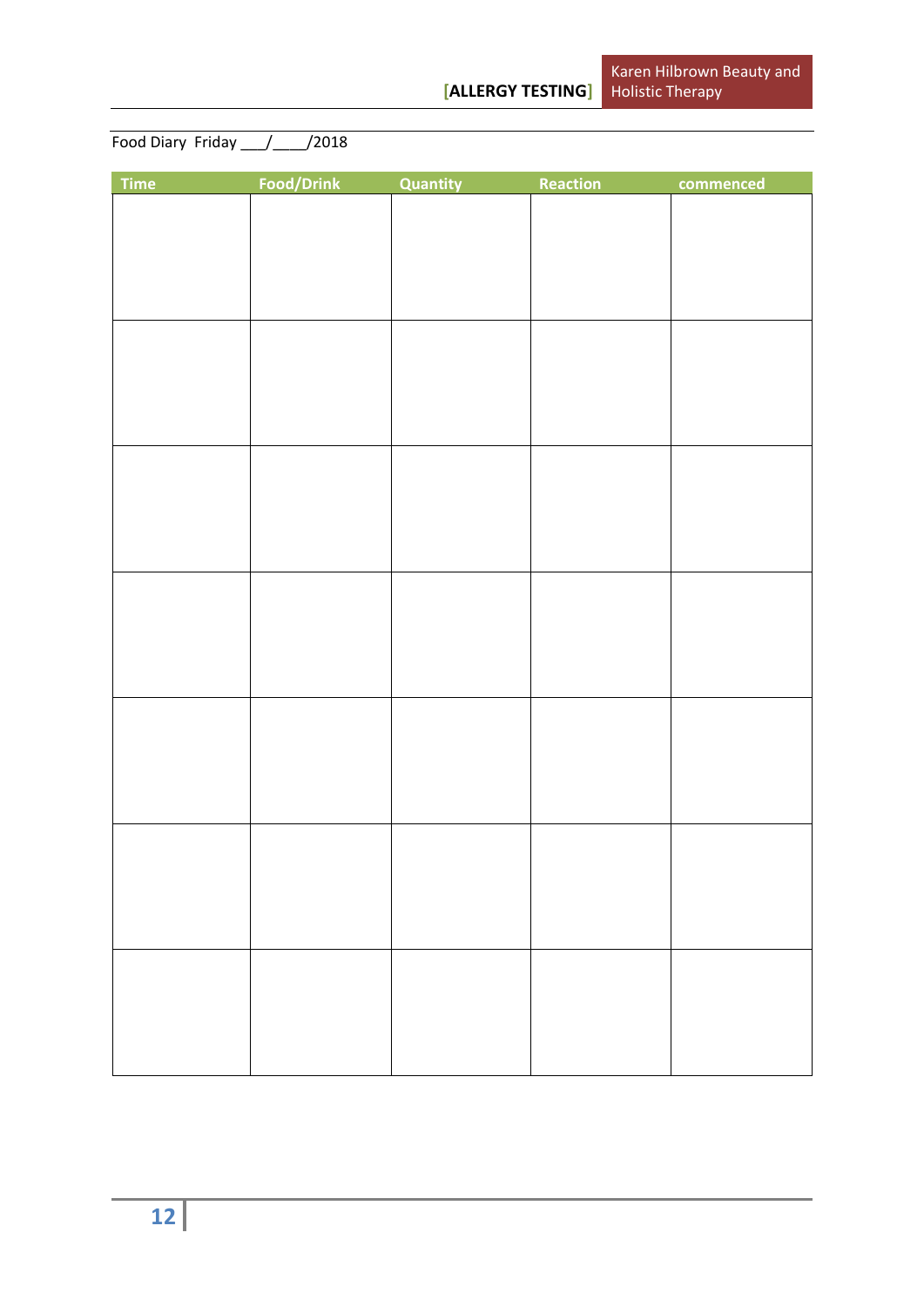Food Diary Saturday \_\_\_/\_\_\_\_/2018

| Time | Food/Drink | Quantity | Reaction | commenced |
|------|------------|----------|----------|-----------|
|      |            |          |          |           |
|      |            |          |          |           |
|      |            |          |          |           |
|      |            |          |          |           |
|      |            |          |          |           |
|      |            |          |          |           |
|      |            |          |          |           |
|      |            |          |          |           |
|      |            |          |          |           |
|      |            |          |          |           |
|      |            |          |          |           |
|      |            |          |          |           |
|      |            |          |          |           |
|      |            |          |          |           |
|      |            |          |          |           |
|      |            |          |          |           |
|      |            |          |          |           |
|      |            |          |          |           |
|      |            |          |          |           |
|      |            |          |          |           |
|      |            |          |          |           |
|      |            |          |          |           |
|      |            |          |          |           |
|      |            |          |          |           |
|      |            |          |          |           |
|      |            |          |          |           |
|      |            |          |          |           |
|      |            |          |          |           |
|      |            |          |          |           |
|      |            |          |          |           |
|      |            |          |          |           |
|      |            |          |          |           |